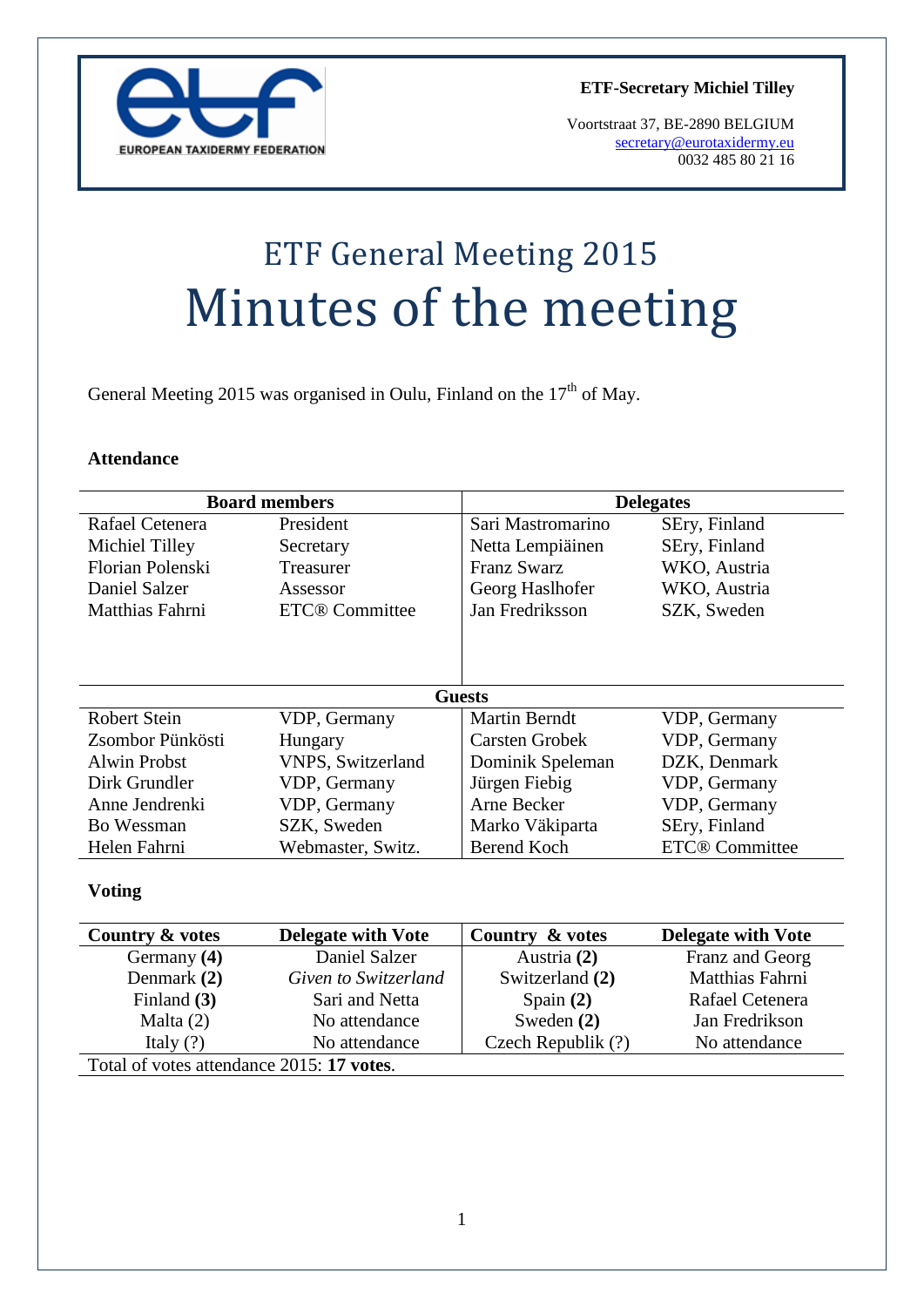# **Minutes GM 2015**

#### **1. Welcome –** *President Rafael Cetenera* **(RC) 13u30**

Welcomed all to the meeting.

## **2. Word of secretary –** *Secretary Michiel Tilley* **(MT)**

Pointed out that this meeting was held in accordance to the statutes. Named two extra voting counters: Florian Polensky (**FP**) and Daniel Salzer **(DS)**. MT explained the voting system, according to the amount of members in the association. Every official delegate received a voting paper for easy counting of votes.

## **3. Minutes from the GM 2014 to be agreed – Secretary MT**

Minutes of 2014 were read by **MT** in a short version. **RC** asked the attendants if they wanted to hear all the details of the minutes of 2014. This was not necessary. There were no comments nor extra questions.

## **4. Report from the Board –** *President* **RC**

**RC** pointed out the necessity of the ETF for future needs. He spoke about last year's changes and accomplishments such as the appointment of a new president and secretary since September 2014. The board is renewed in the last years and has new young blood (Assessor, Treasurer, Secretary). He complimented Matthias Fahrni (**MF**), Ari Puolakoski (**AP**) and Berend Koch (**BK**) for the outstanding organisation of the ETC ® 2015. **RC** told about the contact with FACE (European Federation of Associations for Hunting and Conservation) this year and said this contact needs to be continued in the future.

Then he told about the new commercial banners on the website of ETF. This is a new source of income and makes the website more interesting for all European taxidermists. **MT** and **DS** pointed out that this work is being continued and there will be more links in the coming weeks and months.

## **5. Treasurer's report 2014 –** *Treasurer* **FP**

**FP** told the attendants in a short version of the report the most important income and expense of ETF. He asked the attendants whether they wanted to hear all, but this was not necessary. He gave the complete detailed report around in the meeting and everyone had the chance to take a look.

In 2014 the 10 country members and the 11 individual members paid all together 3.765 euro. In the beginning of 2015 VVP (Belgium) stopped his membership of ETF due to the collapse of the association. **FP** pointed out that the Czech Association has not paid its membership since 2012. The board has decided to start the procedure of eliminating this association out of ETF. If they will not pay the required amount their membership will stop on the 31st of December 2015.

This lead to the discussion about the loss of different associations who do not want to be member of ETF anymore. This point will be discussed in the AOCB (Any Other Competent Business). *The treasurers report can be found in attachment with the 2015 Minutes.*

## **6. Report from the Financial Control Committee -** *Robert de Buysere & Vagn Reitz*

**MT** pointed out that Robert and Vagn could not attend but sent their report to him. Both of them controlled the treasurer's report of 2014 and found it to be complete and without mistakes. They both confirmed the bookkeeping to be correct.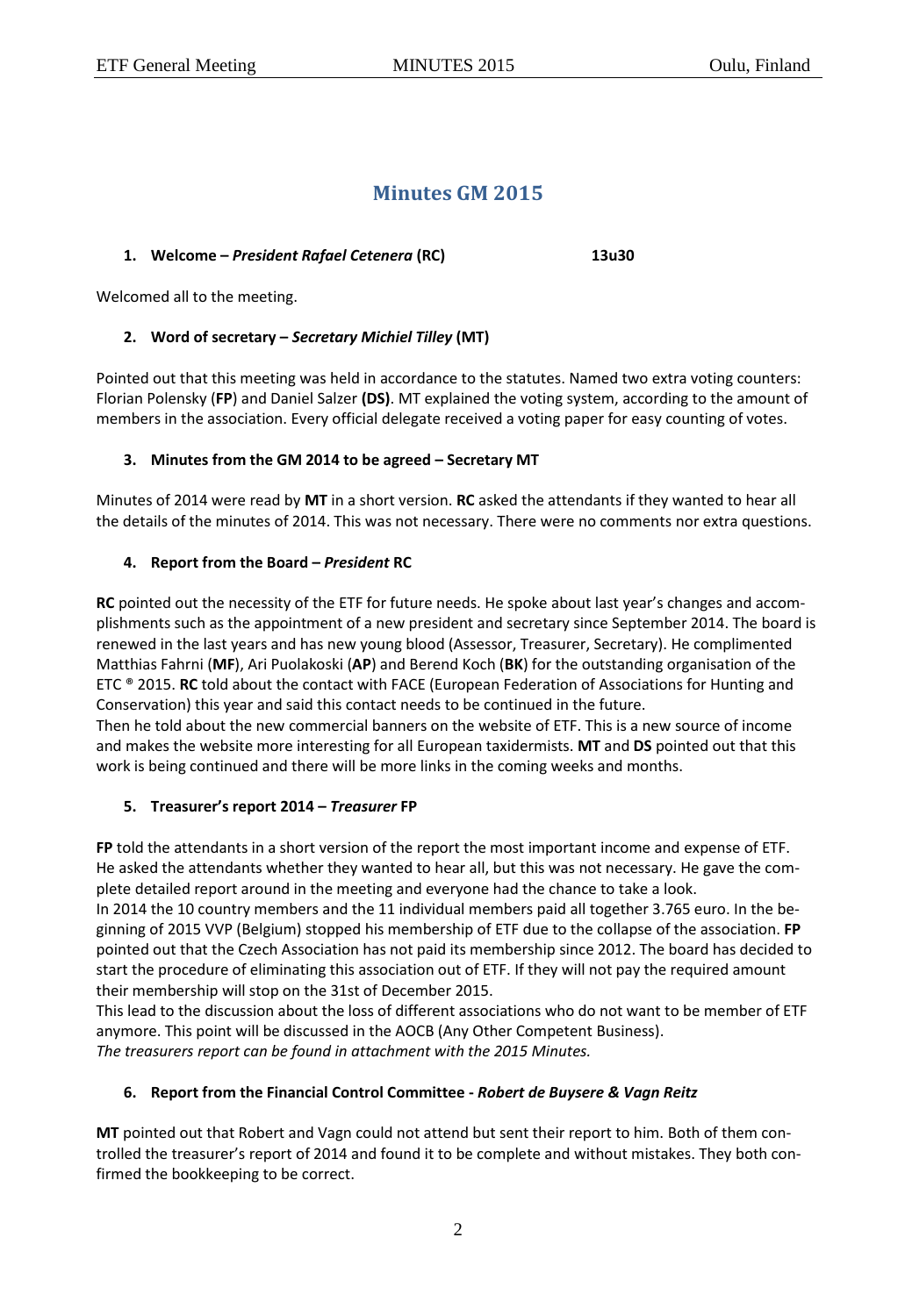#### **7. Report from the ETC® Committee – MF**

**MF** had a very clear and comprehensively report *that can be found in attachment with the 2015 minutes.*

#### **8. The regulation of collaboration between ETF and ETC® - MF**

**MF** gave a short explanation of the new regulations between ETF and ETC® in which ETC® has more freedom to make quick decisions without the need of approval by the ETF board. This has been decided by the ETF board last year and is brought to the GM for final approval. **MF** asked if anyone had any questions about this matter, there was no questions. **RC** asked for voting and with a count of **17** votes (all) in favour, the new regulation is approved by the meeting.

## **9. Farewell of Vice-President Christoph Meier and election of new Vice President**

**RC** said thanks to Christoph Meier (CM), who could unfortunately not attend the GM, for his big contribution to the ETF. **MT** told the attendants of the meeting what the board had done to thank Christoph for his great work. To give such a good president and vice-president a deserved good bye, the board searched for a Puffin skin to give as a present for **CM** since this is his favourite bird. After a long search for a puffin with papers, given to us by Vagn Reitz, we gave the Puffin to **CM** earlier in 2015. The attendants gave a big applaud for **CM** as a symbolic good bye.

**DS** took the word in the election process of a new Vice President. He pointed out that the main structure of the members of ETF is divided in taxidermists who work for private clients (mainly hunters) and museum taxidermists. Since there is no museum taxidermists in the board of ETF if **CM** would stop his board work, **DS** said it is a necessity to have a new vice president out of the museum world. **DS** has been searching for a good new vice president and found Jürgen Fiebig (**JF**) to be the right person for this job. He and other (board) members had talked to **JF** before the meeting to convince him. **JF** feels ready to try this job and when **RC** asked for a volunteer for the job, **JF** raised his hand and volunteered. Since no other attendant raised his hand, the meeting voted for the election of the new vice president. There were **17** votes in favour so with a full approval of the General Meeting, **JF** is being elected as the new Vice president of ETF.

#### **10. VDP issue – bad skin quality of African skins –** *Martin Berndt* **(MB)** *and* **DS**

**MB** brought this issue to the GM. He has gathered a group of 12 (German & Dutch) taxidermists who want to make a change about the bad skins coming from Africa. He doesn't mean slippery or big holes but it is the 'dipping' what is the real problem. This is a practice in which the companies dip the raw or dry skins in a solution of formaldehyde before sending to Europe. Dipping is necessary but not with Formaldehyde which makes the skins unmountable. And **MB** said that it most often occurs on the 'expensive' species such as Sable antelope. It occurs less frequent on 'cheap' trophies.

The idea of the gathered group is to collect names of the taxidermy shops in Africa where the problem occurs so the base of the problem can be found.

**MB** asks ETF to support this group. He asks for other taxidermists to join this group and collect info (names) when problems occur in a central point. There could be made a list of companies who bring in bad skins. Alwin Probst (**AP**) said it might be dangerous to do this and make this list. He suggests to make some sort of Certificate (ETF Certificate) to mark the 'good' companies. There could be made a paper with how we would wish to have the skins being handled. **MB** reacted on this with the information how to recognize Formaldehyde-dipping on African skins.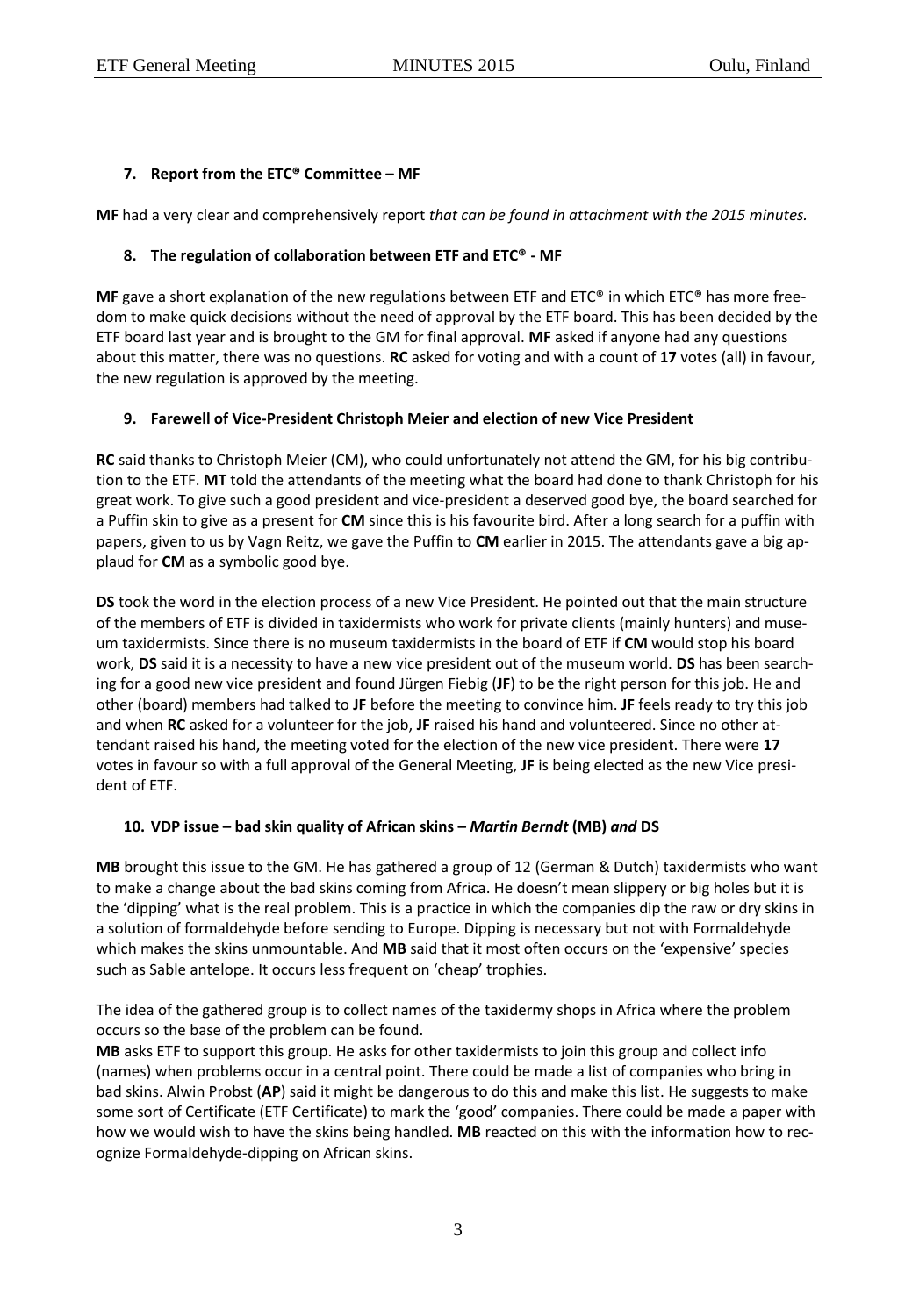Carsten Grobek (**CG**) suggests to write the companies a paper with the warning that we would want to make a 'black list', as a sort of warning to stop them dipping in Formaldehyde. Dominik Speleman (**DS**) suggests to make a 'green list' of hunting companies who do it the right way and communicate this to our clients. Speaking to African companies will not help (**DS**), it is the European hunting companies who should send their clients to good places in Africa. MB thinks this does not work. **DS** suggests to have also an 'in between list' instead of only a green or a black list.

Rafael Cetenera **(RC**) explains that some taxidermy companies in Africa make bad quality export products. He thinks a 'black list' is good IF it is not visible! He finds a 'green list' a good idea too, which could be brought out (published) some time. He suggests ETF can do something. The first thing to do now is to collect info. ETF will send out a mail to all members with the question to report all problems to ETF. **RC** suggests to mail to the African taxidermy associations to ask if they have the same problems and possibly to ask for help. **RC** thinks a certificate is too difficult. There is a need do control on regularly basis the certified companies and this would be good, but is too difficult and expensive for ETF. Therewith this discussion was closed.

# **11. VVP issue – Belgian market concerning biocides – European regulations – MT**

**MT** explained that the former Belgian taxidermy association (VVP) had an invitation of the Belgian government concerning the Belgian market of biocides used in taxidermy.

Robert De Buysere went to this meeting in Brussels and reported the information to **MT** who brought it to this ETF meeting.

(**MT**) The Belgian government has done a research about which products are being used in taxidermy and how the regulations are (European regulations) to obtain these products and how these products can be obtained now. The result of this research is very concerning! There is none of the nowadays used products to preserve skins allowed to buy according to the European regulations. All products that are on the market now in all taxidermy suppliers in Europe are not registered as should be according to European regulations. This is the result of their research. **MT** explained that is very likely that Belgium will once (within this and 20 years) start with applying these rules in Belgium. And all other European countries will once upon a time have to follow up with this regulations. So for now there is not a problem, but in the future there will be! **DS** said that there is no data sheets for all used products such as L1, eulan, mortanol. It doesn't exist but is actually necessary to keep together with the products in storage. **AP** said that in Switzerland there is special rules about chemicals. There they accept mortanol and eulan and they do have datasheets. But he said also that there is no more production of mortanol anymore. Bauer has now an alternative for this product. **RC** concludes this discussion with the suggestion to send any problems to ETF.

## **12. Date and venue of next general meeting**

**DS** brought the idea to have the GM 2016 together with the VDP meeting in Berlin, April 2016. This meeting is organized by the Berlin museum of Natural History and **JF** (new vice president and chief taxidermist of the Berlin museum) said it would be possible to select this location for the 2016 GM. The exact date and place is to be announced later.